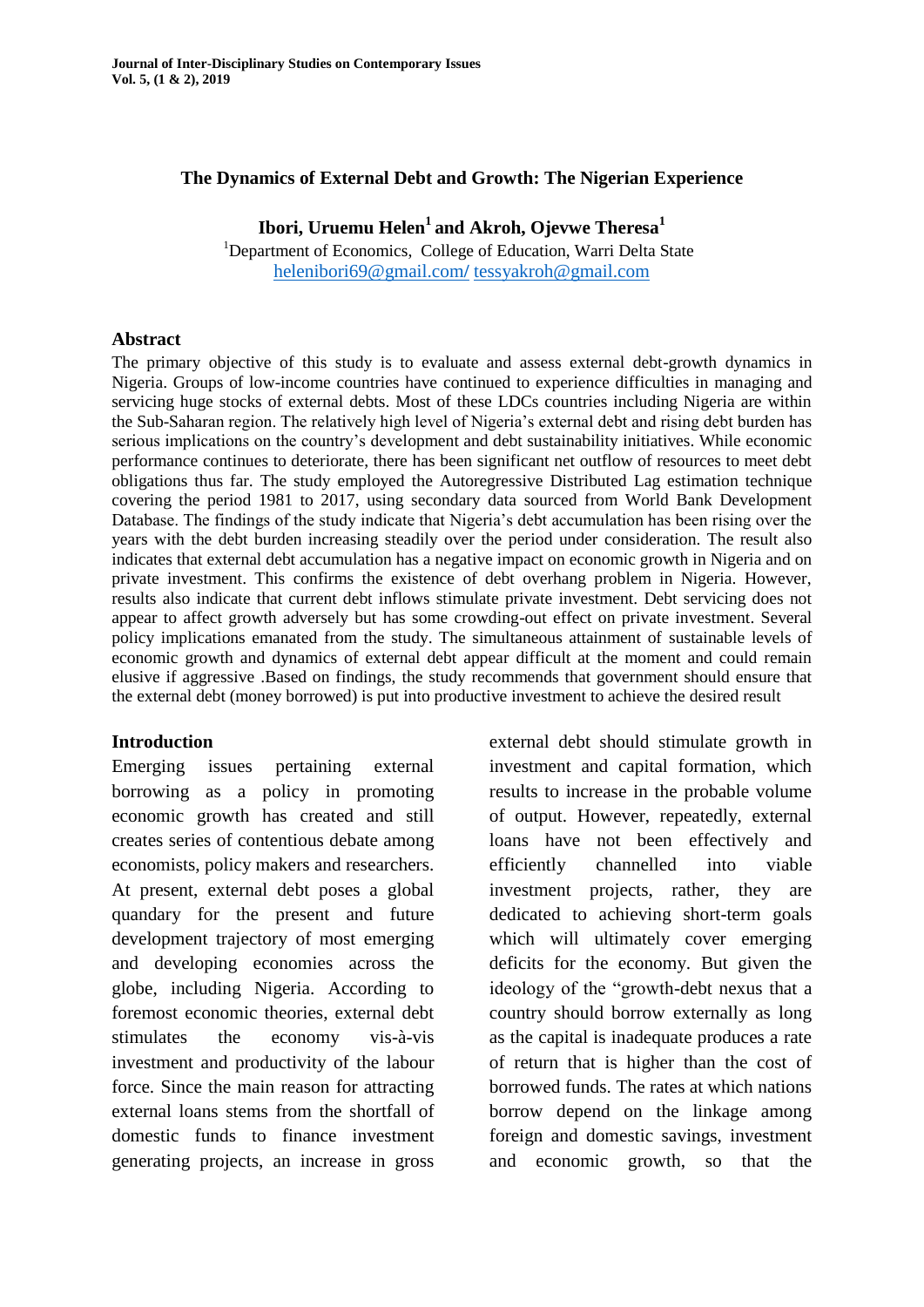borrowing countries increase their capacity output with the aid of foreign savings. Nevertheless, external debt can only be productive if well manage by making the rate of return higher than the cost of servicing the debt.

However, it has been established that Nigeria"s reliance on oil as the only source of income coupled with her steady negative trade balance as a result of the economy over reliance on import has contributed significantly to the volatile nature of the economy. The Nigeria economy benefited from the oil boom of the past decades in terms of cash flow to the economy, but there seems to be little in terms of investment and infrastructural development to support the productivity of the economy. Hence, the monocultural nature of the Nigeria economy, low per capita income, trade imbalances, persistent fiscal deficits, low productivity, unemployment, and the attendant low savings level prompted the economy to seek other means to bridge the revenue gap, especially due to the volatile nature of oil proceeds in the international market. Public borrowing, either domestically or internationally, consequently emerged as an alternative funding option for all tiers of government. As of December 31, 2018, the report by the Nigeria institution in charge of debt management office (DMO) stated that the total debt of the country stood at N12.6 trillion (US\$65.4 billion). The current Administration has resorted to external borrowing to finance projects, but this has not yielded the desired result due to the attendant challenges of escalating external debt in the country. This has necessitated this study with the following objectives.

## **Objective of the Study**

The general objective of the study is to empirically analyse the dynamics of external debt and economic growth nexus. The specific objectives of the research work are to;

- i. Model external debt and economic growth nexus.
- ii. Ascertain if external debt exerts significant influence on Real GDP and Private Investment

Based on the aforementioned objectives, the relevant hypothesis of the study includes;

- i. H0: There is no significant relationship between external debt and growth in Nigeria.
- ii. H0: There is no significant relationship between external debt and private investment in Nigeria

# **Theoretical Consideration and Review of Literature**

In economic theory, there are different approaches in evaluating the relationship between external debt and economic growth. On the one hand, the neoclassical growth models advocated that there is a positive influence of external debt on economic growth. However, they emphasized that borrowings are among many, one of the sources for bankrolling capital formation, and they could promote economic growth. On the other hand, there are adherent followers of the opposite theory who are very much aware that due to "debt overhang", there is always a decrease in economic growth of the countries. In essence, there are three groups of theoretical models describing this interaction.

While the early works on the debt-growth nexus focused on the positive perspective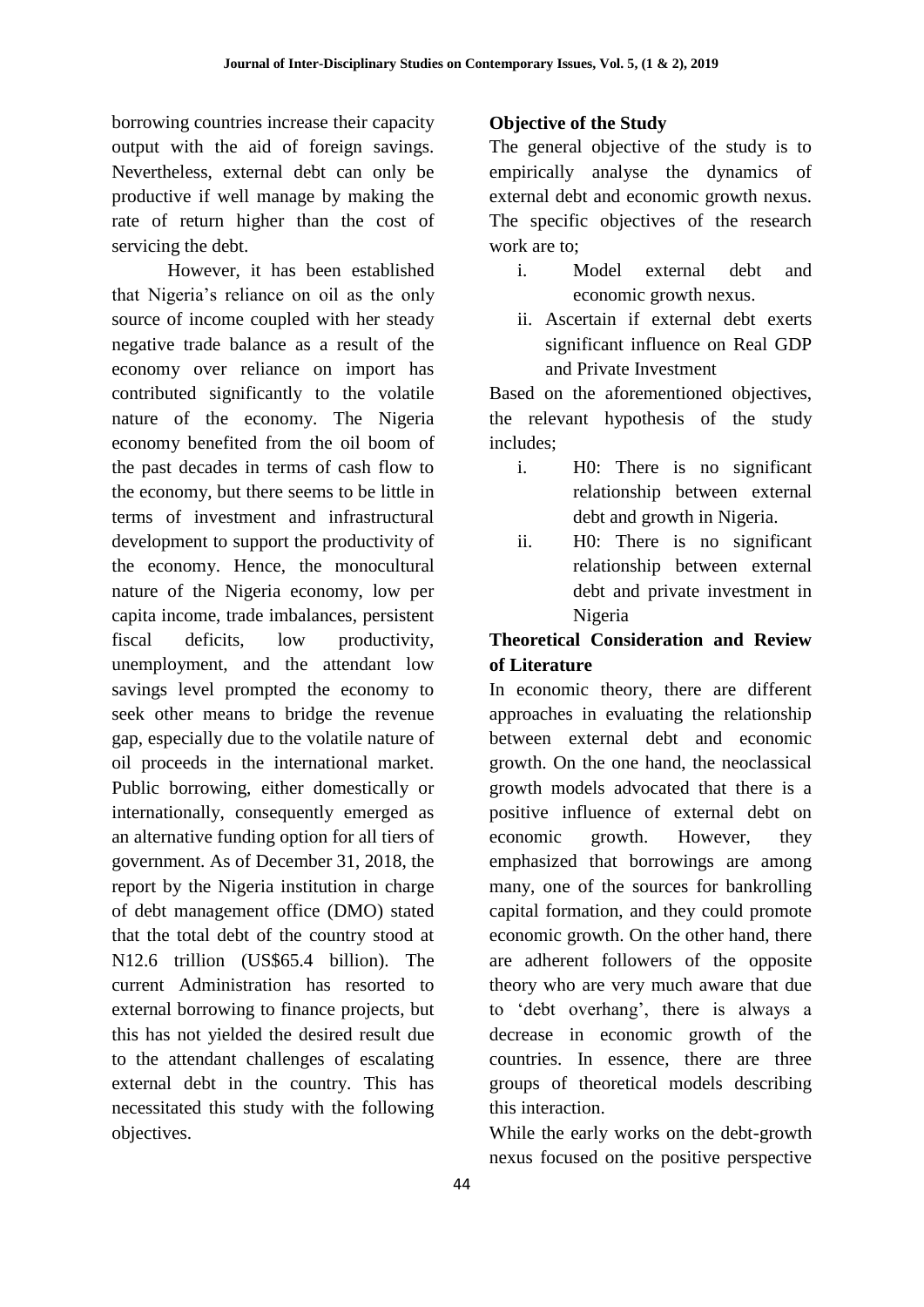of and need for external borrowing like in the growth-cum-debt view, critical studies considering negative implications of external debt for developing economies emerged from the 1970s onwards, Griffin and Enos (1970). According to one of those arguments, most of the external resources are not efficiently utilized in attaining economic development of recipient countries, hence creating additional debt burden. Moreover, even if they have been effectively utilized, the positive effects generated have most times been ruined due to various internal and external factors, some of which stems from debt servicing processes and uncertainty led by high levels of external debt. Considerable amount of newly borrowed resources are also used in debt servicing. Besides, external debt may enhance economic growth only to a certain point. Once debts are amassed and reach high critical levels, it becomes a major destabilizing factor and presents a serious holdup to long-term economic growth.

It has been argued that external debt can potentially promote higher economic growth when it is channelled to finance investments. Owing to the alleged link from investment towards economic growth, the debate and empirical work on the debt-growth dynamics has mostly been undertaken through its impact on domestic investment directly or indirectly. However, the effect of external debt on economic growth may occur through some other channels different than the level of investment. In subsequent literature (Cohen, 1995, Gohar & Butt, 2012, Iyoha, 1996, Rais & Anwar, 2012, amongst others), the channels through which heavy debt burden can affect economic growth have been discussed mostly under the debt overhang, liquidity constraint, and uncertainty effects, among others. This has over time led to the argument of "debt overhang", thus becoming a key concept in the debate based on debt relief programmes for highly indebted poor countries in the 1990s and 2000s, Kim, Ha & Kim, (2017).

The concept of 'debt overhang' is thus defined as " the presence of existing, inherited debt sufficiently large that creditors do not expect with confidence to be fully repaid" Krugman (1988) In other words, 'a country has a debt overhang problem when the expected present value of potential future resource transfers is less than it debts". According to the debt overhang hypothesis, once a country"s total debt stock is believed to exceed its repayment ability with some probability in the future, expected debt service will probably be an increasing function of its current output level (Claessens, Detragiache, Kanbur and Wickham, 1996). Accordingly, the expected rate of returns from the productive investments in such an economy will be anticipated below the required level since a significant proportion of any significant economic progress will be "taxed away" by foreign creditors. Hence, investment by domestic and foreign investors will be discouraged, adversely affecting economic growth (Krugman, 1988; Sachs, 1989).

It is therefore argued that external debt service payments can potentially influence economic growth by creating a 'liquidity constraint', which is also captured as a 'crowding out' effect, since limited resources should be distributed among alternative uses, such as consumption and investment, and transfers to pay outstanding debt (Cohen, 1993;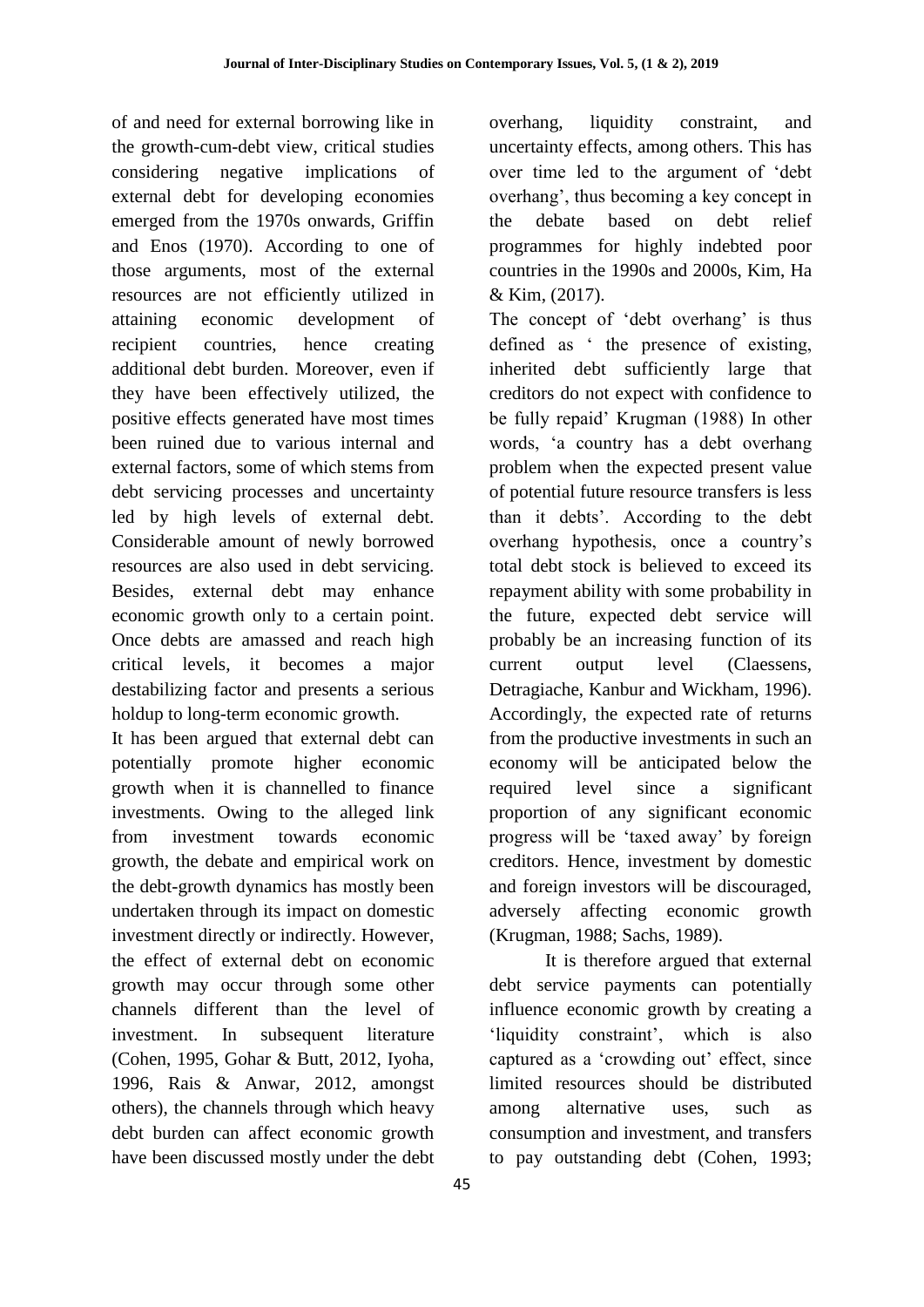Claessens et al., 1996; Fosu, 1996; Patillo et al., 2002, 2004; Clements et al., 2003; Arnone et al., 2005). High public debt service can raise the government's interest bill and the budget deficit, reducing public savings, *ceteris paribus*. This, in turn, may crowd-out private investment by snowballed taxes and/or rising interest rates, and hence reducing available funds for private investment. The effect of high debt service payment can also occur as it wrings the amount of resources available for undertaking infrastructural development and human capital formation, which in the long run negates growth and development. High debt service can invariably impede import of intermediate and technological goods, which are critical for production, hence hampering economic growth. This scenario could occur through price rationing (that is, devaluation of the domestic currency) or non-price rationing (import restriction) (Serieux and Samy, 2001).

Foreign exchange liquidity constraints can decrease the availability of investment funds, thus necessitating increased reliance on relatively short-term projects in order to service the debt rather than long-term. Furthermore, astronomical debt service may result in the substitution effect, which posits a move away from productive investments requiring expensive imported materials critical to economic growth. Hence, as a result of the adverse effects on investment mix, debt service payments could decrease output growth "directly" by diminishing productivity even if debt service payments do not reduce saving and investment levels substantially. This is what is referred to as the "direct effect of debt hypothesis", suggesting that both debt stock and debt service may be burdensome

and deleterious to economic growth due to investment choices even when the level of investment is not impinged on.

# **Trends and Patterns of External Debt in Emerging Economies**

The experience of emerging economies shows that macroeconomic stability is a necessary but insufficient prerequisite for improving the well being of the population and reducing poverty. If the economy is sensitive to external and internal shock phenomena, in particular, due to excessive external borrowings, the poor and the unprotected population is adversely affected. It should be noted that in international practice, a special place is devoted to the analysis of the growth of GDP, which is considered as a major indicator of economic growth of the economy and plays an extremely important role in determining the development of society. Annual growth rates of GDP and the total debt services on external debt in emerging economies are presented in figure 1. Figure 1 plots that generally, annual growth rates of GDP were higher in Nigeria compared to other countries classified under emerging markets. Moreover, from 2013 to 2018, this indicator has sharply declined in Nigeria as compared to previous period. The situation indicates a decline of economic growth in recent years, contributed by many factors such as the deterioration of macroeconomic indicators, political challenges, insecurity as well as instability in the international market, among others.

 Regarding the dynamics of the ratio of debt servicing to the export of goods and services, the level of payments generally increased during 2015 by 18 percent, while in emerging economies, it was only by 9 percent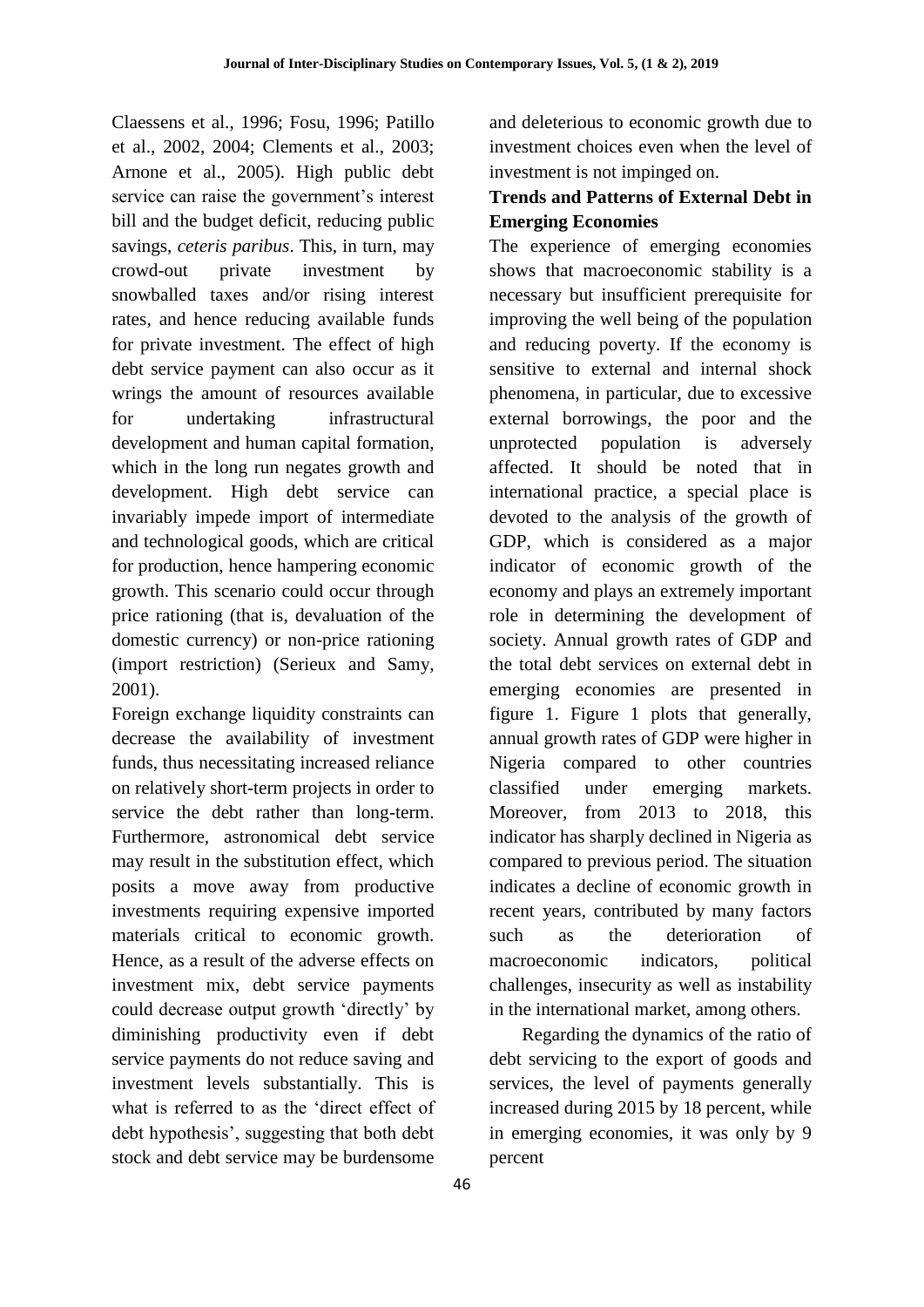

Figure1: Annual growth rates of GDP and total debt service on external debt in emerging economies, 2000-2018

#### **Methodology**

Time series data were employed, drawn from the World Development Database covering the period, 1981 to 2017. In examining the debt-growth dynamics, two variants of models are analyzed; one, a simple macroeconomic debt growth model and the other an investment-debt model as employed by Ajayi (1996), Iyoha, (1996), Maureen (2001) and Mbah, Agu & Umunna (2016) was adopted with some modifications. The model critically investigated the linear relationship between growth and external debt indicator with the inclusion of other relevant control variables as highlighted in the literature. Table 2 presents a short description of the variables as used in the analysis. The model is thus expressed as;

$$
RGDP_{i} = \delta_{0} + \delta_{i}DBs_{t} + \delta_{2}DER_{t} + \delta_{3}INF_{t} + \delta_{4}INTR_{t} + \delta_{5} PRINV_{t} + \delta_{6} TRDOPN_{t} + \varepsilon_{t}
$$
\n(1)  
\nWhere  
\n
$$
RGDP_{t} = Real Gross Domestic Product
$$
  
\n
$$
DER_{t} = External debt stock (ratio to GDP)
$$
  
\n
$$
DBs_{t} = External debt serving (ratio to\nexports)
$$
  
\n
$$
INF_{t} = Inflation rate
$$
  
\n
$$
INTR_{t} = Interest rate
$$
  
\n
$$
PRINV_{t} = Private Investment
$$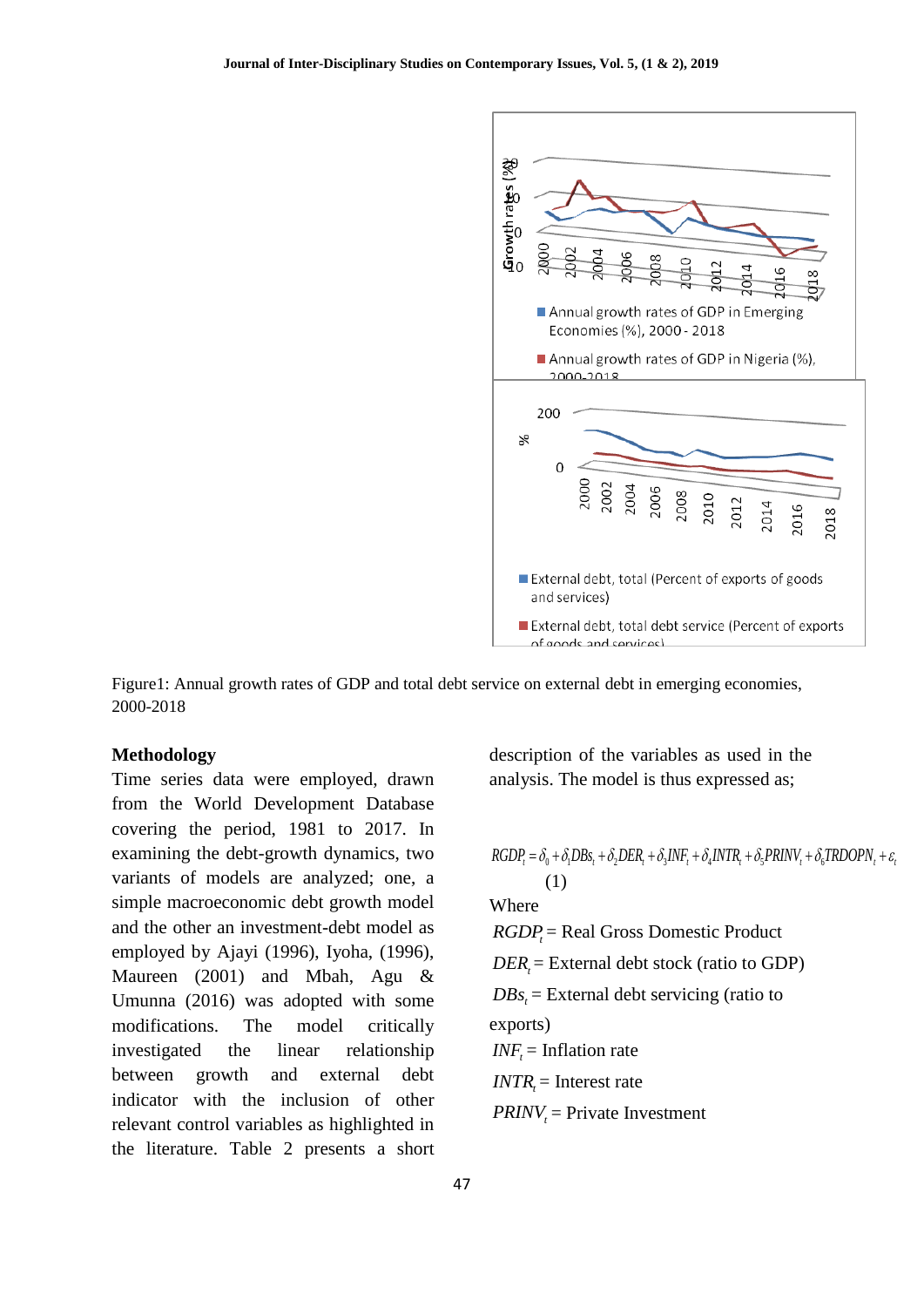*TRDOPN*<sup>*t*</sup></sup> = Trade openness (sum of imports and exports ratio to GDP)

 $\delta_1, ..., \delta_6$  represents coefficients;  $\varepsilon_t$  = the error term; and *t* represents time period

| S/N            | Variable          | Conceptual/Operational Definition    | Unit of            | Expected |
|----------------|-------------------|--------------------------------------|--------------------|----------|
|                |                   |                                      | measurement        | Signs    |
| $\mathbf{1}$   | <b>Real Gross</b> | This reflects the value of all goods | <b>Constant US</b> |          |
|                | Domestic          | and services produced by an          | dollar             |          |
|                | Product           | economy in a given year, expressed   |                    |          |
|                |                   | in base year prices                  |                    |          |
| $\overline{2}$ | External          | This refers to the ratio of a        | Percent            | Negative |
|                | Debt Stock        | country's public debt to its gross   |                    |          |
|                | to GDP            | domestic product                     |                    |          |
| 3              | External          | This is the ratio of interest and    | Percent            | Negative |
|                | Debt              | principal payments made by or due    |                    |          |
|                | Service to        | from a country expressed in          |                    |          |
|                | exports           | percentage of exports of goods and   |                    |          |
|                |                   | services                             |                    |          |
| $\overline{4}$ | Inflation         | This measures changes in the         | weighted average   | Negative |
|                |                   | purchasing-power of a currency and   | of <i>prices</i>   |          |
|                |                   | the rate of inflation                |                    |          |
| 5              | Interest          | Lending rate is the bank rate that   | Percentage         | Negative |
|                | Rate              | usually meets the short- and         |                    |          |
|                |                   | medium-term financing needs of the   |                    |          |
|                |                   | private sector                       |                    |          |
| 6              | Private           | This refers to the purchase of a     | <b>Constant US</b> | Positive |
|                | Investment        | capital asset that is expected to    | dollar             |          |
|                |                   | produce income, appreciate in        |                    |          |
|                |                   | value, or both generate income and   |                    |          |
|                |                   | appreciate in value                  |                    |          |
| 7              | Trade             | This measures the sum of imports     |                    | Positive |
|                | openness          | and exports of goods measured as a   |                    |          |
|                |                   | share of GDP                         |                    |          |

#### **Table 1: Description and Nomenclature of Variables**

Source: Author's compilation (Variables are expressed in logarithmic forms)

#### **Estimation Technique**

The paper adopts the Autoregressive Distributed Lag (ARDL) bound testing framework (Pesaran and Shin 1995 and 1999, Pesaran *et. al* 1996, Pesaran, 1997) to estimate the long run relationship among the variables. The ARDL model has both lagged values of the explained variables (autoregressive) and lagged values of the explanatory variables (distributed lag). The ARDL cointegration is used to establish whether a long run relationship exist among the variables under consideration when the variables are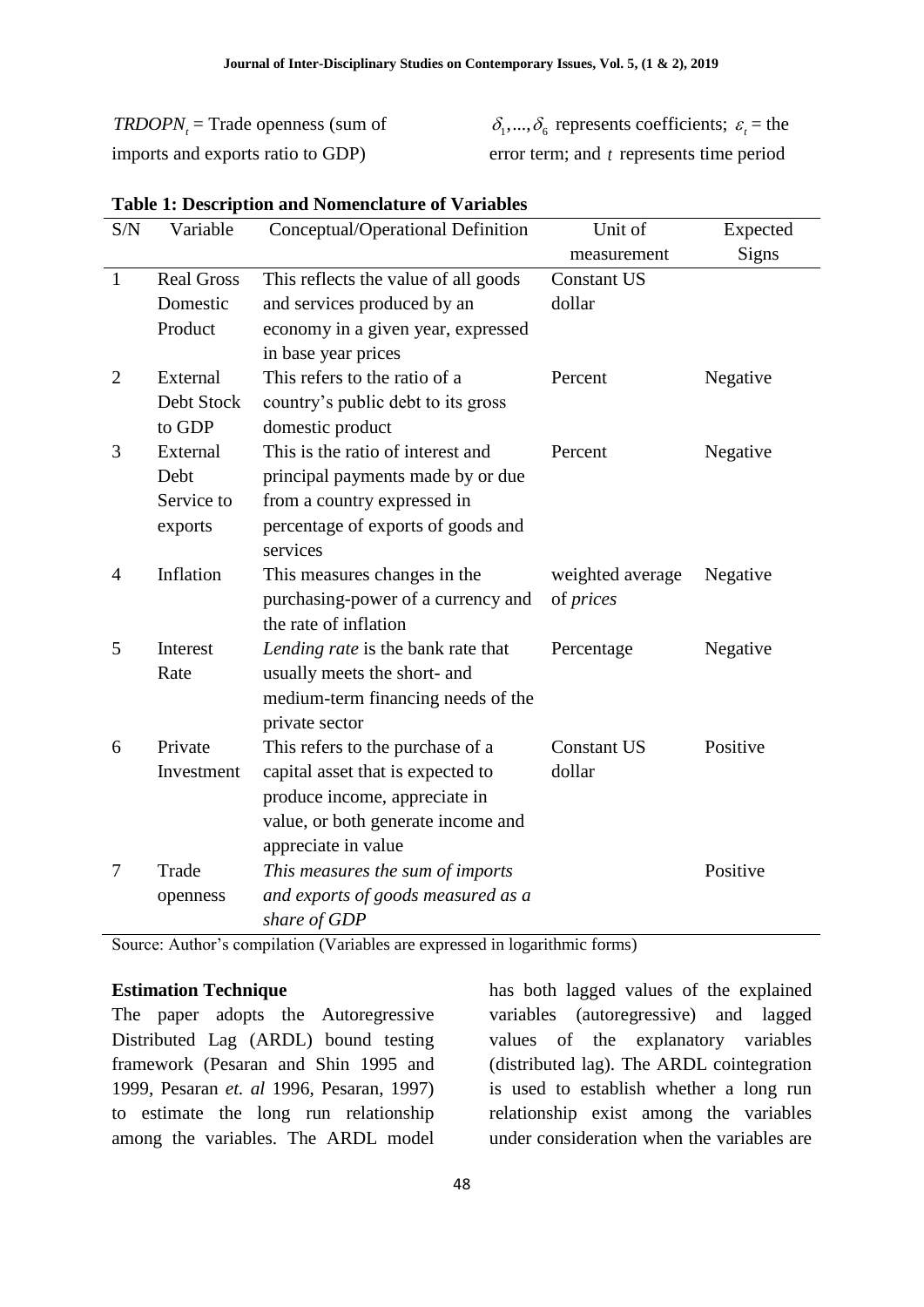integrated both of order zero, I(0) and order one, I(1). The advantages of using the ARDL technique as an alternative to the Johansen (1998) and Johansen and Juselius (1990) cointegration approach are that while the latter estimates the long run relationships within the context of a system of equations, the former employs only a single reduced equation (Pesaran and Shin, 1995). In addition, the ARDL method avoids configuring a alarger number of specifications in the standard cointegration test. Furthermore, the ARDL approach allows for the use of different optimal lags for different variables, which is not possible in the standard cointegration test. Since the time series data could be vulnerable to unit root problems, the Augmented Dickey Fuller (ADF), Phillips-Perron (PP) and the Kwiatkowski-Phillips-Schmidt-Shin (KPSS) unit root tests are employed on the series to avoid spurious regression. Following Pesaran *et.al (*2001), the ARDL approach to cointgeration is done as shown in equation (2) method avoids configuring a alarger regression. Following Pesaran *et.al* (2001),<br>
number of specifications in the standard the ARDL approach to cointgeration is<br>
cointegration test. Furthermore, the ARDL done as shown in umber of specifications in the standard<br>
integration test. Furthermore, the ARDL<br>
done as shown in equati<br>  $RGDP_i = \delta_0 + \delta_1 \Delta DER_i + \delta_2 \Delta DBs_i + \delta_3 \Delta INF_i + \delta_4 \Delta INTR_i + \delta_5 \Delta PRINV_i + \delta_6 \Delta (RBDP_{i-1}) + \delta_8 \Delta (DER_{i-1}) + \delta_9 \Delta (DBs_{i-1}) + \delta_{10} \Delta (INF$ ntegration test. Furthermore, the ARDL<br>  $RGDP_t = \delta_0 + \delta_1 \Delta DER_t + \delta_2 \Delta DBs_t + \delta_3 \Delta INi$ <br>  $\delta_7 (RGDP_{t-1}) + \delta_8 \Delta (DER_{t-1}) + \delta_9 \Delta (DBs_{t-1}) +$ <br>  $\delta_{12} \Delta (PRINV_{t-1}) + \delta_{13} \Delta (TRDOPN_{t-1}) + \varepsilon ct_{t-1}$ ontegration test. Furthermore, the ARDL don<br>  $RGDP_t = \delta_0 + \delta_1 \Delta DER_t + \delta_2 \Delta DBs_t + \delta_3 \Delta INF_t + \delta_4 \Delta IN$ <br>  $\delta_7 (RGDP_{t-1}) + \delta_8 \Delta (DER_{t-1}) + \delta_9 \Delta (DBs_{t-1}) + \delta_{10} \Delta (INF_{t-1}) + \delta_{13} \Delta (TRDOPN_{t-1}) + \varepsilon ct_{t-1}$  $\delta_0 + \delta_1 \Delta DER_t + \delta_2 \Delta DBs_t + \delta_3 \Delta INF_t + \delta_4 \Delta INTR_t + \delta_5 \Delta PRINV_t + \delta_6 \Delta TI_t$ <br>-1) +  $\delta_8 \Delta (DER_{t-1}) + \delta_9 \Delta (DBs_{t-1}) + \delta_{10} \Delta (INF_{t-1}) + \delta_{11} \Delta (INTR_{t-1})$ +  $\delta_8\Delta (DER_{t-1}) + \delta_9\Delta (DBs_{t-1}) + \delta_{10}\Delta (I$ <br>-1) +  $\delta_{13}\Delta (TRDOPN_{t-1}) + \varepsilon ct_{t-1}$ number of specifications in the standard the ARDL approach to<br>cointegration test. Furthermore, the ARDL done as shown in equation<br> $\triangle RGDP_t = \delta_0 + \delta_1 \triangle DER_t + \delta_2 \triangle DBs_t + \delta_3 \triangle INF_t + \delta_4 \triangle INTR_t + \delta_5 \triangle PRINV_t + \delta_6 \triangle$ <br> $+ \delta_7 (RGDP_{t-1}) + \delta_8 \triangle$ cointegration test. Furthermore, the ARDL<br>  $\triangle RGBP_t = \delta_0 + \delta_1 \triangle DER_t + \delta_2 \triangle DBs_t + \delta_3 \triangle INF_t + \delta_4 \triangle I$ <br>  $+ \delta_7 (RGDP_{t-1}) + \delta_8 \triangle (DER_{t-1}) + \delta_9 \triangle (DBs_{t-1}) + \delta_{10} \triangle (IN + \delta_{12} \triangle (PRINV_{t-1}) + \delta_{13} \triangle (TRDOPN_{t-1}) + \varepsilon ct_{t-1}$ (2)

In obtaining the optimal number of lags for each variable, the lag length test is conducted by estimating the single equation Vector Autoregression (VAR) and using the lag length criteria. This is

followed by the estimation of a single equation unrestricted Error Correction model with the number of estimated lags as shown in equation (3).

each variable, the lag length test is  
\nconducted by estimating the single  
\nequation Vector Autoregression (VAR)  
\nand using the lag length criteria. This is  
\n
$$
\Delta RGDP_t = \delta_0 + \sum_{i=1}^d \delta_i \Delta (DER)_{t-1} + \sum_{i=0}^d \delta_2 \Delta (DBs)_{t-1} + \sum_{i=0}^d \delta_3 \Delta (INF)_{t-1} + \sum_{i=0}^d \delta_4 \Delta (INTR)_{t-1}
$$
\n
$$
+ \sum_{i=0}^d \delta_5 \Delta (PRINV)_{t-1} + \sum_{i=0}^d \delta_6 \Delta (TRDOPN)_{t-1} + \delta_7 (RGDP)_{t-1} + \delta_8 (DER)_{t-1}
$$
\n
$$
+ \delta_9 (DBs)_{t-1} + \delta_{10} (INF)_{t-1} + \delta_{11} (INTR)_{t-1} + \delta_{12} (PRINV)_{t-1} + \delta_{13} (TRDOPN)_{t-1} + \nu_t
$$
\n(3)

From equation (3),  $\Delta$  is the first difference operator, *d* is the optimal lag length, and all other variables remains the same. Wald tests are conducted on the coefficient s of the unrestricted error correction variables are conducted to obtain the F-statistics, which are used to test the existence of a long run association. The F-statistics are compared with the Pesaran"s critical values at 5% level of significance. The test involves asymptotic critical value bounds depending on whether the variables are  $I(0)$  or  $I(1)$  or a mixture of both. The upper bound and lower bound critical values are

derived from the  $I(1)$  and  $I(0)$  series respectively. When an F-statistics is above the upper bound, we reject the null hypothesis of no cointegration among the other variables and therefore conclude that there is no evidence of a long run relationship. If it falls below the lower bound, we do not reject the null hypothesis of no cointegration, and if it lies between the bounds, the result is inconclusive. In the advent that the variables are cointegrated, the short-run dynamics is derived by estimating the Error Correction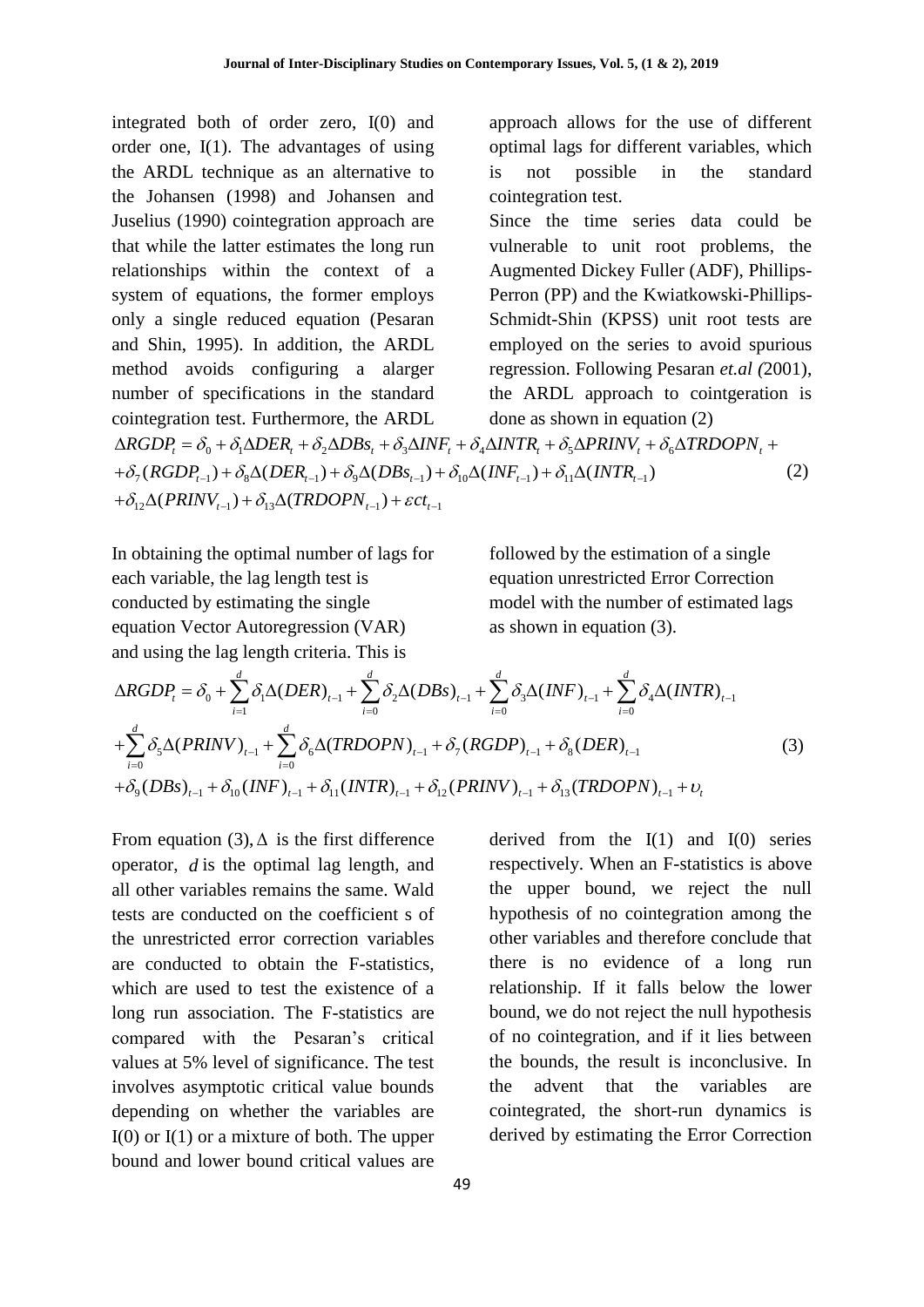Term with the specified lags as shown in equation (4)

Term with the specified lags as shown in  
\n
$$
\Delta RGDP_t = \delta_0 + \sum_{i=1}^d \delta_i \Delta (DER)_{t-1} + \sum_{i=0}^d \delta_2 \Delta (DBs)_{t-1} + \sum_{i=0}^d \delta_3 \Delta (INF)_{t-1} + \sum_{i=0}^d \delta_4 \Delta (INTR)_{t-1}
$$
\n
$$
+ \sum_{i=0}^d \delta_5 \Delta (PRINV)_{t-1} + \sum_{i=0}^d \delta_6 \Delta (TRDOPN)_{t-1} + \delta_7 ECT_{t-1}
$$
\n(4)

 $\text{ECT}_{t-1}$  is the error correction term in equation (4)

All coefficients of the short run equation relate to the short-run dynamics of the model convergence to equilibrium, and  $\delta_{\rm s}$ in equation (4) represent the speed of adjustment.

#### **Empirical finding and discussions**

The study focuses on the relationship between external debt and economic growth. The following statistical methods

are adopted; descriptive statistics, correlation analysis and regression analysis with the inclusion of pre and post diagnostic analysis which include unit root test, serial correlation test, heteroscedasticity test, normality test and stability test. E-views 10 statistical software was used for this analysis.

| <b>Variables</b>    | <b>Mean</b> | <b>Std. Deviation</b> | Min.     | Max.  | <b>Jarque Bera</b> | Prob. |
|---------------------|-------------|-----------------------|----------|-------|--------------------|-------|
| <b>RGDP</b>         | 6.871       | 0.726                 | 5.599    | 8.077 | 2.934              | 0.230 |
| <b>DER</b>          | 3.575       | 1.332                 | 1.418    | 5.430 | 4.016              | 0.134 |
| <b>DBs</b>          | 2.043       | 1.204                 | $-0.704$ | 3.638 | 4.708              | 0.094 |
| <b>INF</b>          | 2.674       | 0.713                 | 1.683    | 4.288 | 4.643              | 0.098 |
| <b>INTR</b>         | 2.817       | 0.320                 | 2.131    | 3.454 | 2.796              | 0.247 |
| <b>PRINV</b>        | 1.903       | 0.474                 | 0.488    | 2.731 | 2.051              | 0.358 |
| <b>TRDOPN</b>       | 3.369       | 0.506                 | 2.212    | 3.975 | 6.685              | 0.035 |
| <b>Observations</b> | 37          | 37                    | 37       | 37    | 37                 | 37    |

#### **Table 2: Summary of Descriptive Statistics**

Source: Author"s Computation, using E-views 10

The descriptive statistics as revealed from table 2 shows that the mean value of economic growth for the period under study is (6.871) with a minimum value (5.599) and maximum value (8.077). External debt on the average has a mean value of (3.575) with minimum and maximum values (1.418) and (5.430) respectively. External debt service shows a mean value of (2.043) with minimum and maximum values  $(-0.704)$  and  $(3.638)$ respectively. The rate of inflation shows

mean value of (2.674) with minimum and maximum values (1.683) and (4.288) respectively. The rate of interest on the average has a mean value of (2.817) with minimum value (2.131) and maximum value (3.454). Private investment has a mean value of (1.903) with minimum and maximum values of  $(0.488)$  and  $(2.731)$ respectively, while trade openness has a mean value of (3.369) with minimum value (2.212) and maximum value (3.985). On the whole, the variables are normally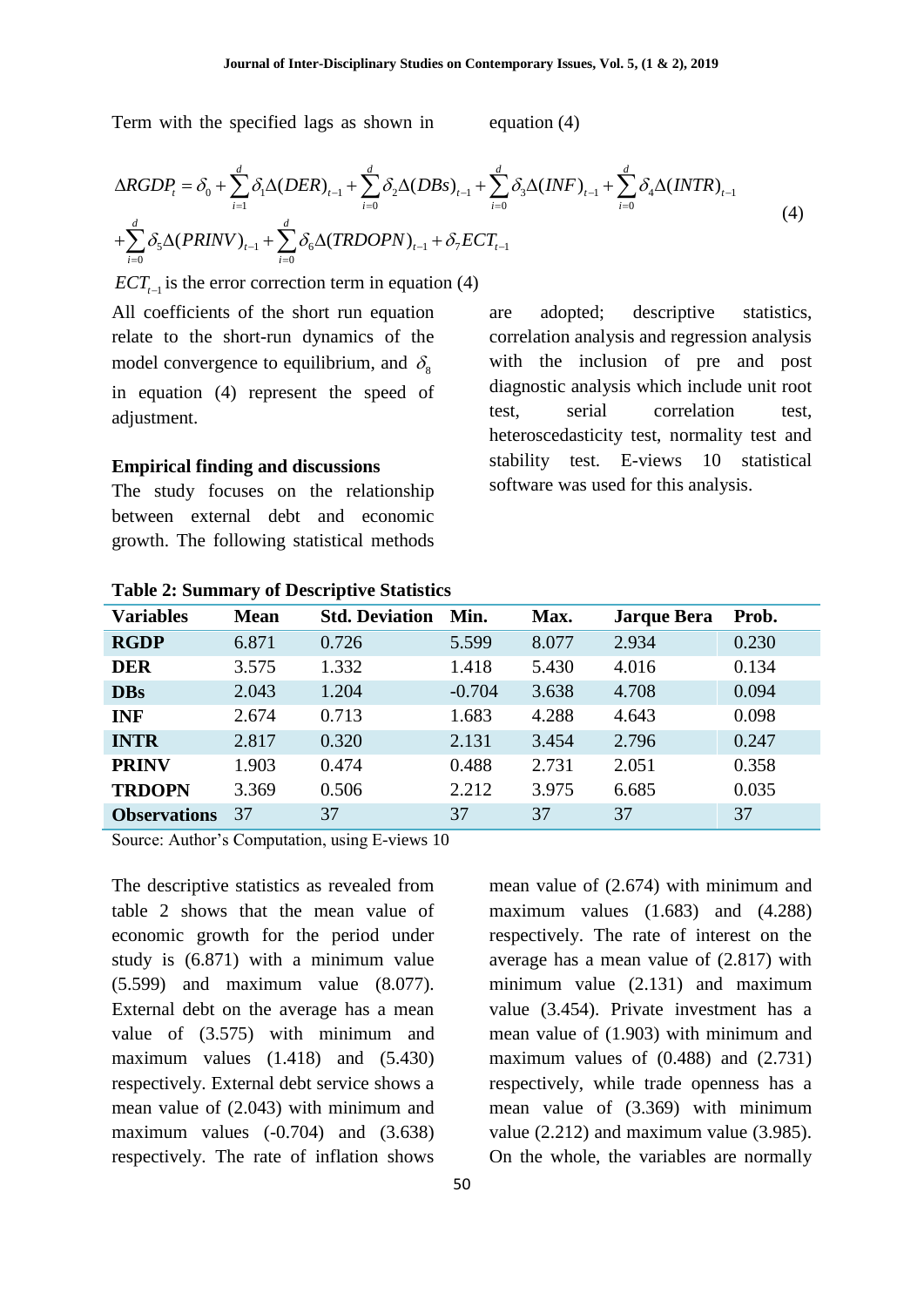distributed with their Jarque-Bera values greater than their probability values.

|               | <b>RGDP</b> | <b>DER</b> | <b>DBs</b>               | <b>INF</b> | <b>INTR</b> | <b>PRINV</b>             | <b>TRDOPN</b>            |
|---------------|-------------|------------|--------------------------|------------|-------------|--------------------------|--------------------------|
| <b>RGDP</b>   | -           |            |                          |            |             |                          |                          |
| <b>DER</b>    | $-0.809$    | -          |                          |            |             |                          |                          |
| <b>DBs</b>    | $-0.578$    | 0.568      | $\overline{\phantom{0}}$ |            |             |                          |                          |
| <b>INF</b>    | $-0.422$    | 0.649      | 0.309                    |            |             |                          |                          |
| <b>INTR</b>   | $-0.343$    | 0.479      | $-0.178$                 | 0.377      | -           |                          |                          |
| <b>PRINV</b>  | $-0.020$    | 0.051      | 0.504                    | $-0.045$   | $-0.659$    | $\overline{\phantom{0}}$ |                          |
| <b>TRDOPN</b> | $-0.137$    | 0.037      | $-0.394$                 | 0.060      | 0.612       | $-0.784$                 | $\overline{\phantom{0}}$ |

**Table 3: Summary of Correlation Matrix**

Source: Author"s Computation, using E-views 10

Table 3 shows the correlation coefficient which indicates the degree of linear relationship between the variables. The findings indicate that real gross domestic product has a negative association with external debt stock (-0.809), external debt service  $(-0.578)$ , inflation rate  $(-0.422)$ , interest rate (-0.343), private investment (- 0.020) and trade openness (-0.137) at 5 percent significant level. Debt service shows a negative correlation with interest rate (-0.178) and trade openness (-0.394), but exhibits a positive correlation with external debt stock (0.568), inflation rate (0.309) and private investment (0.504) at 5 percent significant level. Inflation rate

**Table 4: Results of Unit root tests**

exhibits a positive association with external debt stock (0.649), interest rate (0.377), but exhibits a negative correlation with private investment (-0.045). Private investment shows a positive relationship with external debt stock (0.051) and external debt service (0.504) but exhibits a negative relationship with interest rate (- 0.659) and trade openness (-0.784).

## **Stationarity Test**

One of the significant issues in time series analysis is the possibility of a random walk present in the data. Table 5 presents the Augmented Dickey-fuller, Phillips-Peron and the Kwiatkowski-Phillips-Schmidt-Shin unit root test.

|                 | <b>Augmented Dickey-Fuller Unit Root Test</b> |                          |                 |  |  |
|-----------------|-----------------------------------------------|--------------------------|-----------------|--|--|
| <b>Variable</b> | At level (prob.)                              | First difference (prob.) | <b>Decision</b> |  |  |
| <b>DBs</b>      | $-4.351(0.007)$ **                            | $-4.548(0.004)$ **       | I(1)            |  |  |
| DER (% of GNI)  | $-2.528(0.313)$                               | $-4.728(0.003)$ **       | I(1)            |  |  |
| Inflation rate  | $-3.544(0.050)$ **                            | $-5.486(0.000)**$        | I(1)            |  |  |
| Interest rate   | $-2.120(0.517)$                               | $-5.476(0.000)**$        | I(1)            |  |  |
| Priny           | $-1.694(0.732)$                               | $-6.294(0.000)**$        | I(1)            |  |  |
| <b>REER</b>     | $-1.930(0.618)$                               | $-4.095(0.014)$ **       | I(1)            |  |  |
| <b>RGDP</b>     | $-1.525(0.802)$                               | $-6.903(0.000)**$        | I(1)            |  |  |
| <b>TRDOPN</b>   | $-2.124(0.515)$                               | $-7.496(0.000)**$        | I(1)            |  |  |
|                 | <b>Phillips-Perron Unit Root Test</b>         |                          |                 |  |  |

51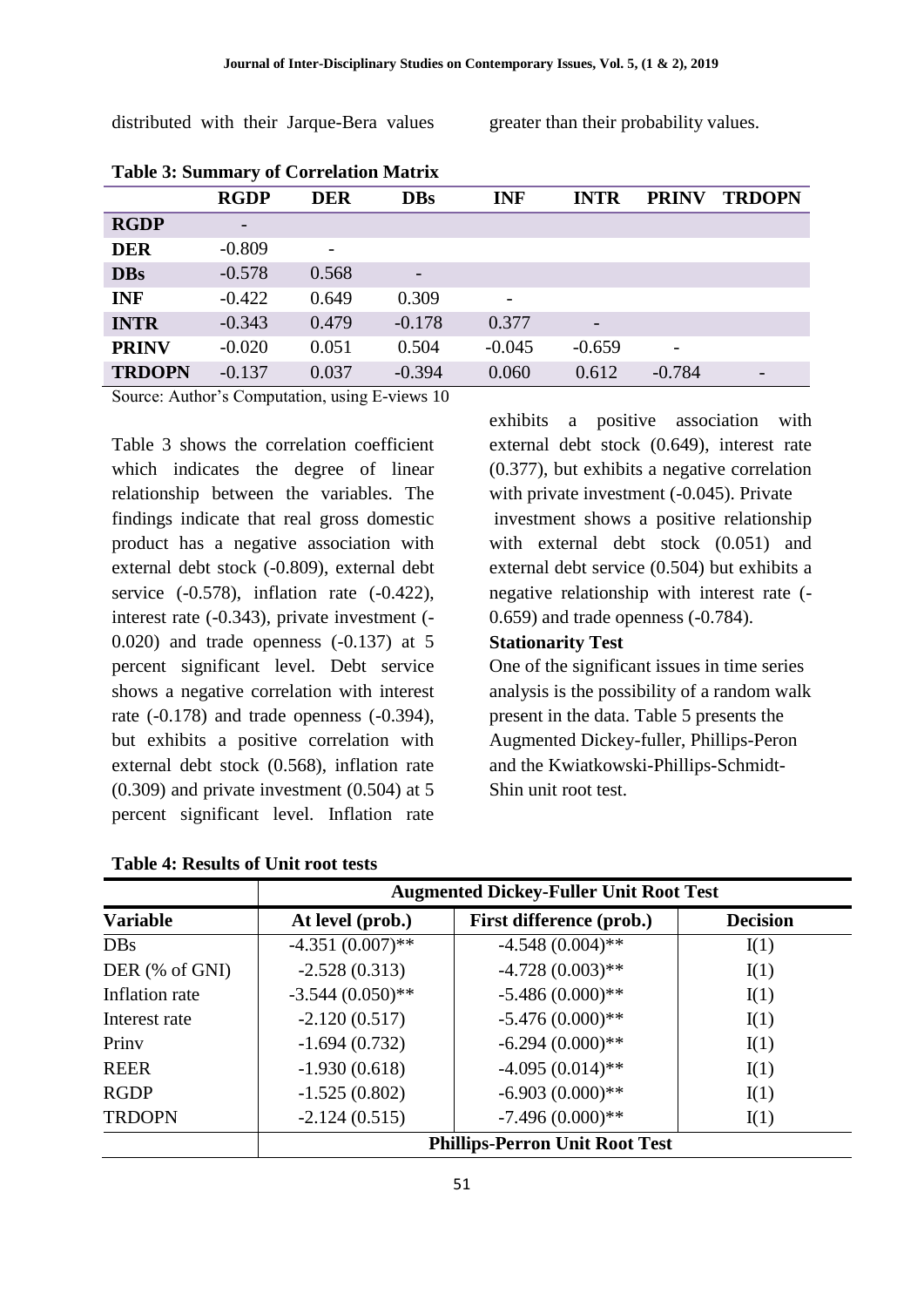|                | At level (prob.)           | First difference (prob.)    | <b>Decision</b> |  |
|----------------|----------------------------|-----------------------------|-----------------|--|
| <b>DBs</b>     | $-4.421(0.006)$ **         | $-8.298(0.000)**$           | I(1)            |  |
| DER (% of GNI) | $-2.427(0.360)$            | $-6.372(0.000)**$           | I(1)            |  |
| Inflation rate | $-2.870(0.183)$            | $-10.591(0.000)$ **         | I(1)            |  |
| Interest rate  | $-2.059(0.550)$            | $-6.863(0.000)**$           | I(1)            |  |
| Priny          | $-1.453(0.826)$            | $-13.645(0.000)**$          | I(1)            |  |
| <b>REER</b>    | $-2.238(0.455)$            | $-4.806(0.002)$ **          | I(1)            |  |
| <b>RGDP</b>    | $-1.536(0.797)$            | $-6.669(0.000)**$           | I(1)            |  |
| <b>TRDOPN</b>  | $-2.019(0.571)$            | $-11.052(0.000)**$          | I(1)            |  |
|                | <b>KPSS Unit Root Test</b> |                             |                 |  |
|                | At level (LM stat.)        | First difference (LM stat.) | <b>Decision</b> |  |
| <b>DBs</b>     | 0.094                      | $0.129***$                  | I(1)            |  |
| DER (% of GNI) | $0.163**$                  | $0.125***$                  | I(1)            |  |
| Inflation rate | $0.123***$                 | $0.500**$                   | I(1)            |  |
| Interest rate  | $0.172**$                  | $0.157**$                   | I(1)            |  |
| Priny          | $0.187**$                  | $0.500**$                   | I(1)            |  |
| <b>REER</b>    | $0.392***$                 | 0.061                       | I(0)            |  |
| <b>RGDP</b>    | $0.203**$                  | 0.101                       | I(0)            |  |
| <b>TRDOPN</b>  | $0.190**$                  | $0.128***$                  | I(1)            |  |

Source: Author"s Computation (using E-views 10)

N.B:\*\* indicates significant at the 0.05 level, \*\*\* indicates significant at the 0.1 level

The ARDL bounds test is based on the theoretical assumption that the variables must be integrated of different orders, that is  $I(0)$  or  $I(1)$ . The objective therefore is to make certain that the aforementioned variables are not integrated of a higher order, I(2); so as to avoid spurious results as the estimated results cannot be interpreted under the conditions of the Fstatistics provided by Peasaran *et. al* (2001). Therefore, the results estimated in table 3 shows that a majority of the variables were not stationary at level via the ADF and the PP unit root tests. The ADF and the Phillips-Perron tests applied

to the first difference rejects the null hypothesis of non-stationarity for all variables. The result from the KPSS unit root test reflects different orders of integration, though a majority of the variables integrated at first difference. Based on the afore-stated results, it is worth concluding that the null hypothesis of unit test process using the ADF and Phillips-Perron is rejected and the null hypothesis is accepted as in the case of KPSS of stationarity based on the Akaike Information Criterion (AIC) and serial correlation diagnostic test from the unit root test results.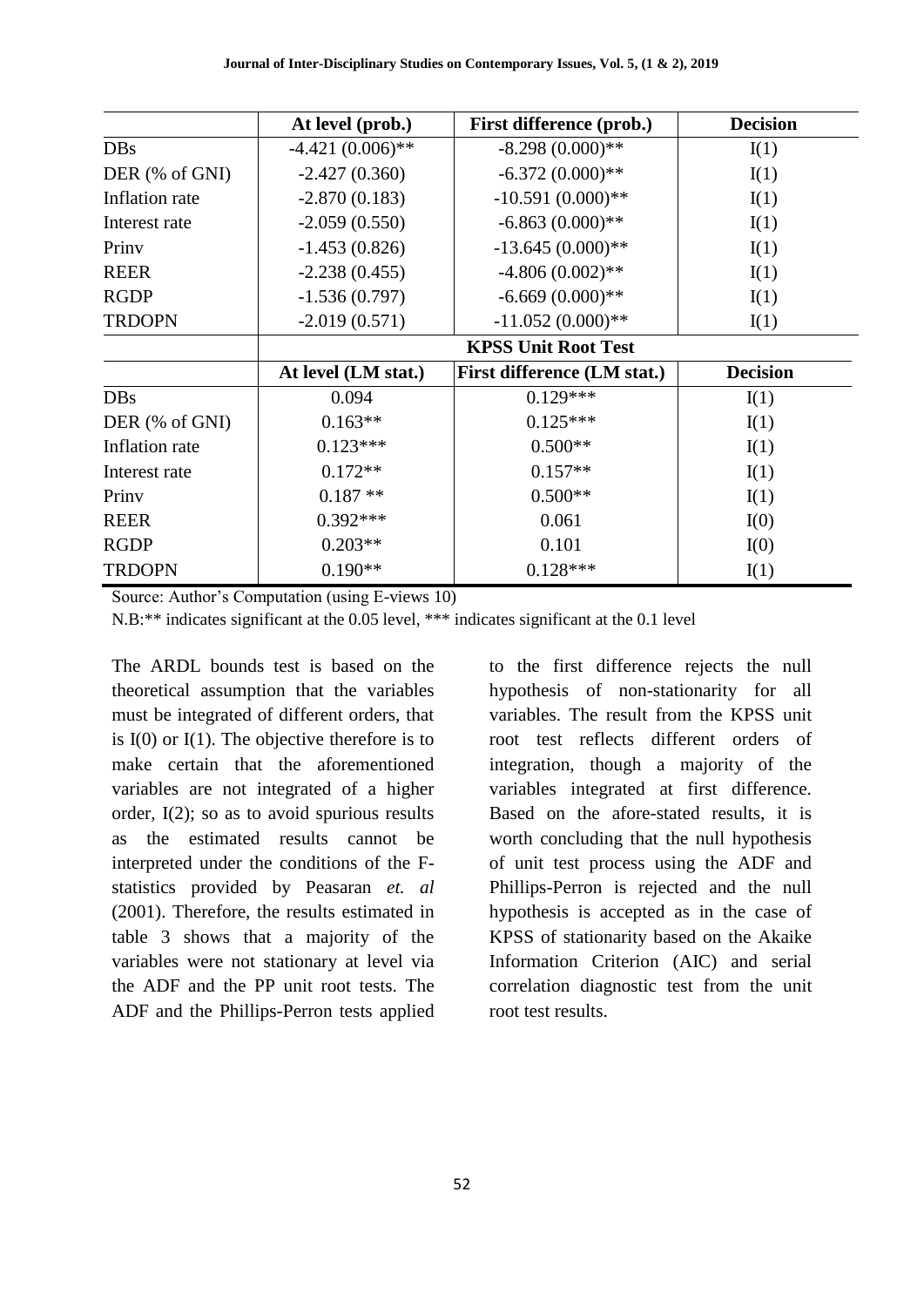|                | <b>Models</b>                                                                                  | <b>F-Statistics</b> | t-statistics | <b>Decision</b>  |
|----------------|------------------------------------------------------------------------------------------------|---------------------|--------------|------------------|
|                | $F_{RGDP}(F_{RGDP}   DBs, DER, INF, INTR, PRINV, TRDOPN)$                                      | $4.336**$           | $-3.672**$   | Cointegration    |
| 2              | $F_{\text{DBs}}(F_{\text{DBs}}  $ RGDP, DER, INF, INTR, PRINV, TRDOPN)                         | $6.410**$           | $-6.020**$   | Cointegration    |
| 3              | $F_{DER}(F_{DER}   RGBP, DBs, INF, INTR, PRINV, TRDOPN)$                                       | $3.237**$           | $-3.062**$   | Cointegration    |
| $\overline{4}$ | $F_{_{INF}}(F_{_{INF}}  $ RGDP, DBs, DER, INTR, PRINV, TRDOPN)                                 | $-2.382***$         | $-3.607***$  | Cointegration    |
| 5              | $F_{INTR}(F_{INTR}   RGBP, DBs, DER, INF, PRINV, TRDOPN)$                                      | $3.107***$          | $-4.429**$   | Cointegration    |
| 6              | $F_{\scriptscriptstyle PRINV}(F_{\scriptscriptstyle PRINV} RGDP, DBs, DER, INF, INTR, TRDOPN)$ | 1.467               | $-2.403$     | No Cointegration |
| 7              | $F_{T\text{RDOPN}}(F_{T\text{RDOPN}} RGDP, DBs, DER, INF, INTR, PRINV)$                        | $2.897**$           | $-3.769**$   | Cointegration    |

**Table 5: Summary of Results ARDL Bounds Tests** 

Source: Author"s Computation (using E-views 10)

N.B:\*\* indicates significant at the 0.05 level, \*\*\* indicates significant at the 0.1 level

From table 5, models 1-5 and model 7 exhibits long run relationship which gives precedence to conduct a long run analysis as against model 6 which only exhibits a

short-run relationship, thus giving precedence to conduct a short-run analysis.

| <b>Dependent Variable: Economic Growth (RGDP)</b> |                    |                      |  |  |  |
|---------------------------------------------------|--------------------|----------------------|--|--|--|
| <b>Variables</b>                                  | <b>Coefficient</b> | <b>T</b> -statistics |  |  |  |
| $D(LNRGDP(-1))$                                   | 0.529              | $2.793**$            |  |  |  |
| $D(LNDBS(-1))$                                    | $-0.036$           | $-0.892$             |  |  |  |
| $D(LNDER(-1))$                                    | $-0.141$           | $-1.776***$          |  |  |  |
| $D(LNINF(-1))$                                    | $-0.035$           | $-0.776$             |  |  |  |
| $D(LNINTER(-1))$                                  | $-0.385$           | $-1.713**$           |  |  |  |
| $D(LNPRINV(-1))$                                  | $-0.114$           | $-0.994$             |  |  |  |
| $D(LNTRDOPN(-1))$                                 | 0.087              | 0.813                |  |  |  |
| $ECM(-1)$                                         | $-0.858$           | $-3.349**$           |  |  |  |
| $\mathcal{C}$                                     | $-0.013$           | $-0.427$             |  |  |  |
| R-Squared                                         | 0.420              |                      |  |  |  |
| <b>Adjusted R-Squared</b>                         | 0.241              |                      |  |  |  |
| Durbin Watson stat.                               | 1.799              |                      |  |  |  |
| <b>Model Diagnostics</b>                          |                    |                      |  |  |  |
| <b>Breusch-Godfrey Serial Correlation Test</b>    | 0.527              | 0.596                |  |  |  |
| Breusch-Pagan-Godfrey                             | 0.729              | 0.665                |  |  |  |
| Heteroskedasticity Test                           |                    |                      |  |  |  |
| <b>Normality Test</b>                             | 3.930              | 0.140                |  |  |  |

#### **Table 6: Summary of Long-Run Error Correction analysis**

Source: Author"s Computation, using E-views 10

As regards the growth equation, based on the lag selection criterion, the results of the

long run relationship in table 6 shows that the lagged value of real gross domestic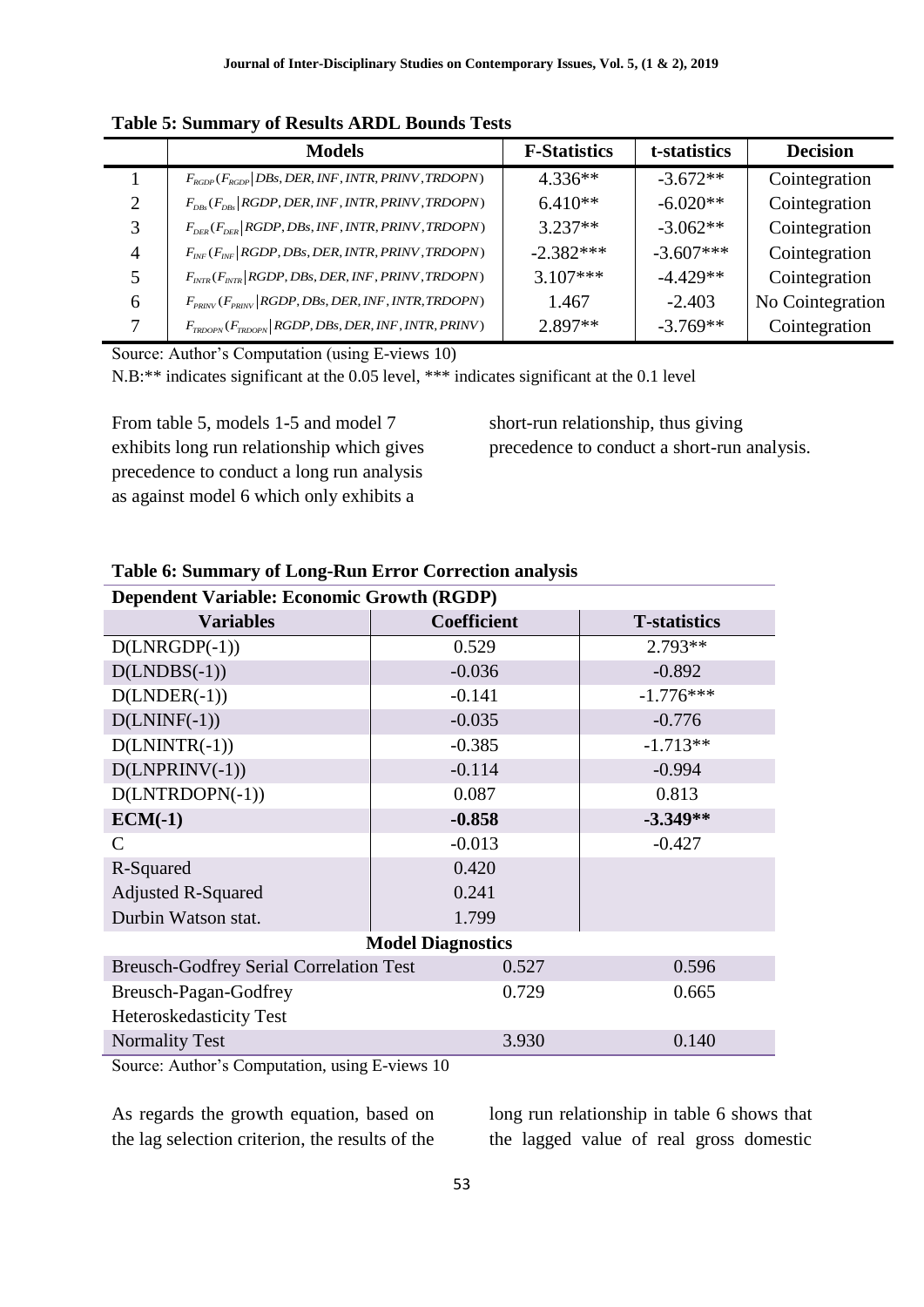product, external debt and interest rate are statistically significant at 5 percent and 10 percent level respectively, while the lagged value of external debt service, inflation rate, interest rate and trade openness are no statistically significant in explaining changes to economic growth. Debt to GDP ratio was negatively and statistically significant in the long run. Specifically, debt to GDP ratio coefficient of (-0.141) suggests that a 1% change in the debt to GDP ratio is associated with a 0.14 percent in growth. The result suggests the existence of the liquidity constraint hypothesis and debt overhang theory of Krugman (1989). The theory posits that a rise in accumulated debt stock results in higher tax on future output and thus crowds-out private investment and retards growth. This evidence of a significant negative relationship between economic growth and external debt in Nigeria is also consistent with the findings of Akram (2010), Presbitero (2012) and Patillo, (2011), implying that external debt does not promote economic growth. Variables such as the lagged value of inflation rate and trade openness exhibited anticipated signs though statistically insignificant. The model is a good fit with the Durbin Watson statistics (1.799) which is approximately equal to 2.

Results also reveals the coefficient of the error term of (-0.858), implying rejection of the null hypothesis of no cointegration. This represents the speed of adjustment from the short-run to the long-run equilibrium and suggests that 0.85 percent of the error is corrected annually.

Figure 1 and 2 provides evidence of the Cumulative Sum Chart (CUSUM) and the Cumulative Sum Chart Q (CUSUMQ) stability test supporting the stability of the model at the 5 percent level because the blue line never deviates beyond the 5 percent critical lines.



**Figure 1: Stability Test (CUSUM)**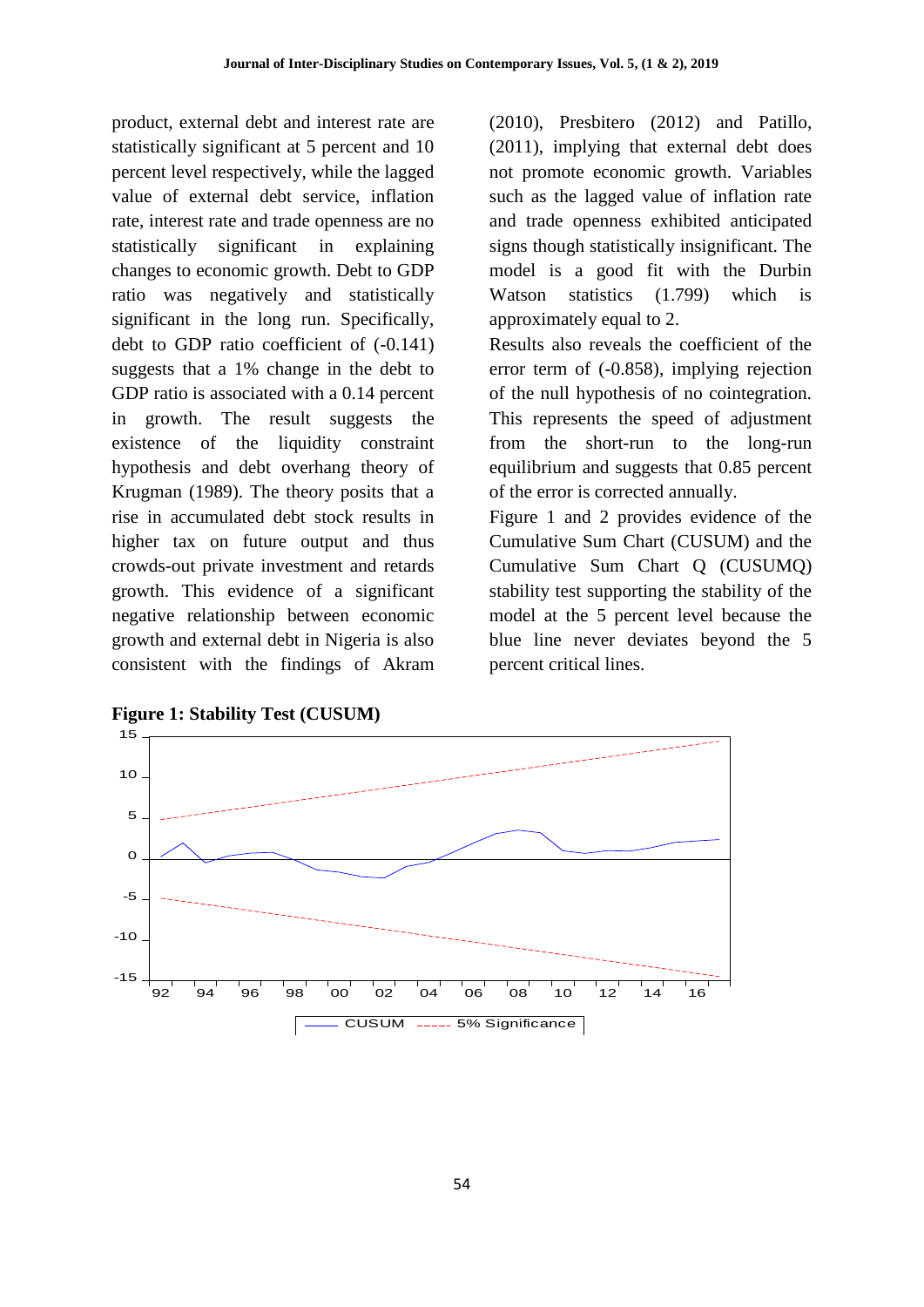



In relation to the investment equation, based on the lag selection criterion, the results of the short run relationship as shown in table 8 suggests that the first and second period lagged values of private investment are positive but statistically insignificant to itself while the third period lagged value of private investment is statistically significant in explaining changes to itself at 5% level. The first, second and third period lagged values of real gross domestic product and debt service are statistically insignificant to private investment in the short-run at 5 percent level. The first period lagged value of external debt shows a negative and statistical significance in explaining changes to private investment in the short run. Suffice to say that the negative coefficient of debt to GDP ratio in the first lagged period suggests the crowding-out

effect in the previous periods. The implication thus is that the first period lagged value of external debt-GDP ratio deters investment as expected in the short run. This evidence is consistent with the findings of Maureen, (2001), which implies that increasing debt stock retards private sector investment. The second period lagged value of inflation shows a positive and significant relationship to private investment, implying that previous year"s level of inflation stimulates private investment, *ceteris paribus.* The model is a good fit with a high R-squared (0.825) and the Durbin Watson statistics (1.764) which is approximately equal to 2.

Figure 3 provides evidence of the Cumulative Sum Chart (CUSUM) supporting the stability of the model at the 5 percent level because the blue line never deviates beyond the 5 percent critical lines.

| <b>Dependent Variable: Economic Growth (PRINV)</b> |                    |                      |  |  |
|----------------------------------------------------|--------------------|----------------------|--|--|
| <b>Variables</b>                                   | <b>Coefficient</b> | <b>T</b> -statistics |  |  |
| $D(LNPRINV(-1))$                                   | 0.033              | 0.162                |  |  |
| $D(LNPRINV(-2))$                                   | 0.231              | 1.035                |  |  |
| $D(LNPRINV(-3))$                                   | 0.701              | $3.150**$            |  |  |

**Table 7: Summary of the short-run analysis**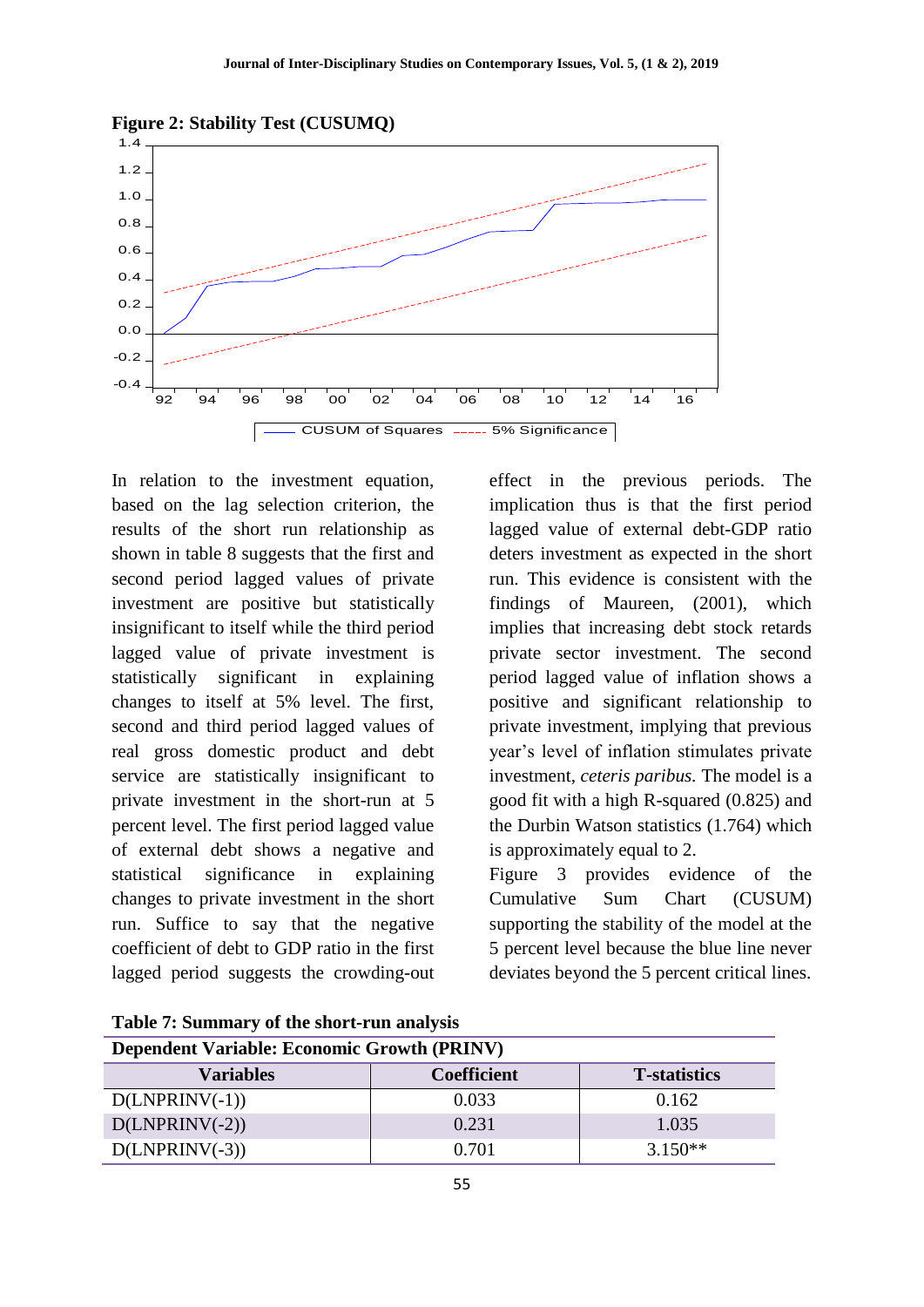| $D(LNRGDP(-1))$                                | 0.182    | 0.580      |  |  |  |
|------------------------------------------------|----------|------------|--|--|--|
| $D(LNRGDP(-2))$                                | $-0.122$ | $-0.313$   |  |  |  |
| $D(LNRGDP(-3))$                                | 0.235    | 1.136      |  |  |  |
| $D(LNDBS(-1))$                                 | 0.147    | 1.762      |  |  |  |
| $D(LNDBS(-2))$                                 | 0.150    | 1.628      |  |  |  |
| $D(LNDBS(-3)$                                  | 0.003    | 0.042      |  |  |  |
| $D(LNDER(-1))$                                 | $-0.583$ | $-2.733**$ |  |  |  |
| $D(LNDER(-2))$                                 | 0.022    | 0.163      |  |  |  |
| $D(LNDER(-3))$                                 | $-0.033$ | $-0.221$   |  |  |  |
| $D(LNINF(-1))$                                 | 0.055    | 0.695      |  |  |  |
| $D(LNINF(-2))$                                 | 0.185    | $2.600**$  |  |  |  |
| $D(LNINF(-3))$                                 | $-0.033$ | $-0.221$   |  |  |  |
| $D(LNINTR(-1))$                                | 0.691    | 1.296      |  |  |  |
| $D(LNINTER(-2))$                               | 0.602    | 1.605      |  |  |  |
| $D(LNINTR(-3))$                                | $-0.375$ | $-1.176$   |  |  |  |
| $D(LNTRDOPN(-1))$                              | 0.361    | 1.965***   |  |  |  |
| $D(LNTRDOPN(-2))$                              | 0.403    | 1.673      |  |  |  |
| D(LNTRDOPN(-3))                                | $-0.664$ | $-2.524**$ |  |  |  |
| $\mathcal{C}$                                  | $-0.021$ | $-0.520$   |  |  |  |
| R-Squared                                      | 0.825    |            |  |  |  |
| <b>Adjusted R-Squared</b>                      | 0.493    |            |  |  |  |
| Durbin Watson stat.                            | 1.765    |            |  |  |  |
| <b>Model Diagnostics</b>                       |          |            |  |  |  |
| <b>Breusch-Godfrey Serial Correlation Test</b> | 0.288    | 0.756      |  |  |  |
| Breusch-Pagan-Godfrey                          | 0.913    | 0.589      |  |  |  |
| Heteroskedasticity Test                        |          |            |  |  |  |
| <b>Normality Test</b>                          | 0.483    | 0.785      |  |  |  |

Source: Author"s Computation, using E-views 10



# **Figure 3 Stability Test (CUSUM)**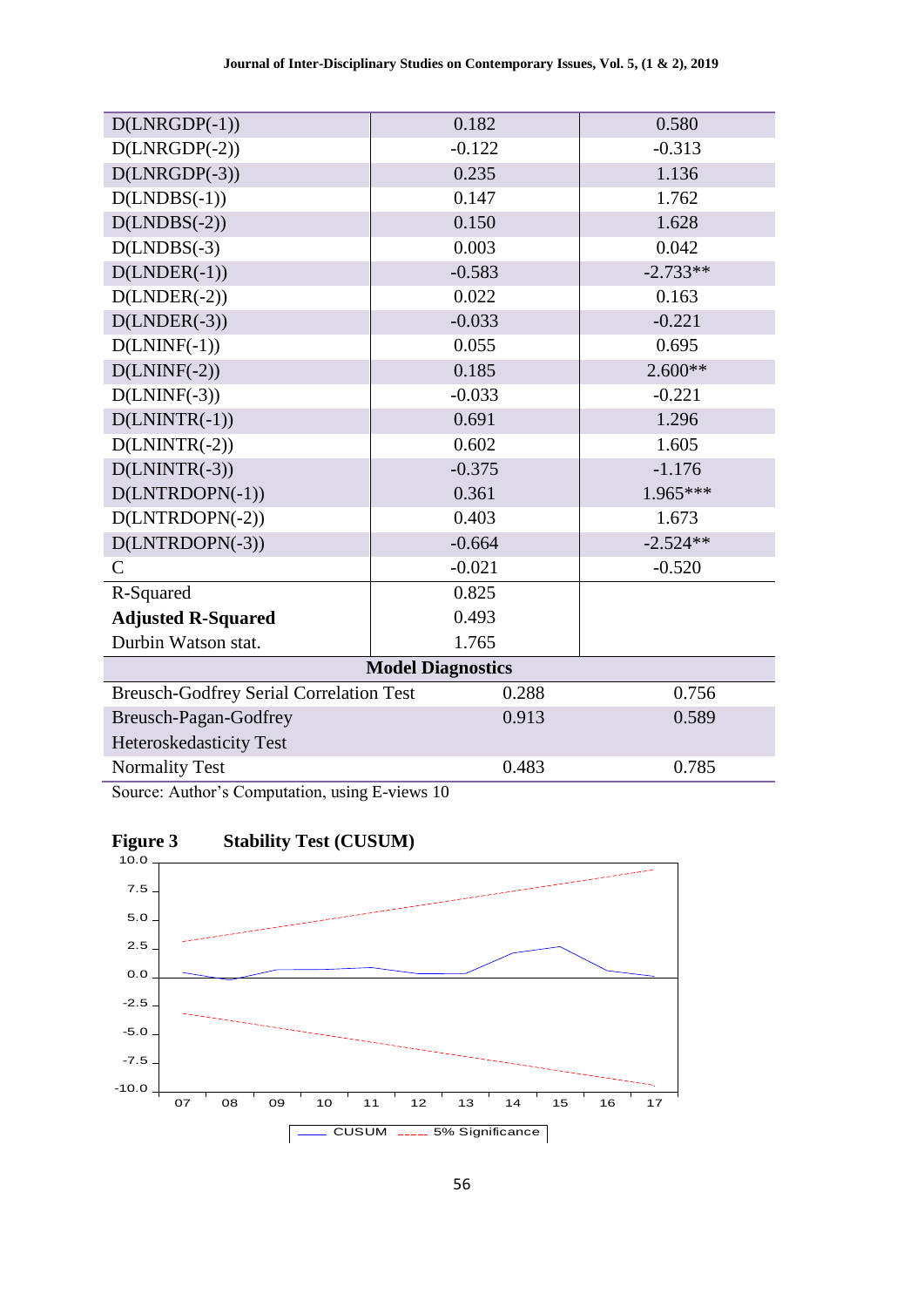#### **Conclusion and Policy Implications**

This paper set sights to render policy contribution to the consideration of debtgrowth dynamics employing the data from a small open economy over the period 1981-2017. To this end, the Autoregressive Distributed Lag estimation technique was employed to establish the afore-stated relationship. Empirical relationship between external debt and economic growth has been analyzed previously since the emergence of the ground-breaking literature. However, results from the analyses conducted are far from being conclusive. Thus, the conducted empirical testing of the growthdebt dynamics confirmed the theoretical assumptions as regards the negative linear effect of external debt on the level of output and private investment in Nigeria. The core channel through which external debt has an impact on growth invariably appears to be the debt stock directly. The uncertainty created by high indebtedness may discourage new investment (private)

and furthermore may be distortionary for investment decisions, thus leading to less efficient and short-term investment choices which impede economic growth.

The level of external debt that is supportive for growth depends on other macroeconomic issues including the productivity of investment and the proportion of debt devoted to domestic investment as compared to its use on consumption and non-productive investments. Generally, it is difficult identifying the amount of debt that is growth enhancing as economies vary in economic, institutions and political conditions. Therefore, given the negative effect of external debt on economic

growth, the analyses are critical for taking relevant measures to direct external debt towards long-term growth and productive investments. Based on findings, the study recommends that (a) government should ensure that the external debt (money borrowed) is put into productive investment to achieve the desired result. (b) The government should develop a framework for recording and monitoring all money borrowed, as well as should formulate and implement a policy for the management of all money borrowed to ensure accountability and avoid corruption. (c) there is a need to be discretionary in her debt policy. Debts should be taken only when necessary, and should be used for the purpose for which it was taken. Also, since both domestic debt and external debt crowd-out private investment in the short run, government should strive to reduce her debt profile by improving its revenue base. In conclusion, proper macroeconomic management of the economy is extremely important since it also determines the volume and servicing of external debt, as well as the credit worthiness. As part of a

broader strategy, the international community must provide growth yielding environment in revamping the economy through adequate export oriented polices as it will provide a scenario of curtailing debt problems vis-à-vis other debt relief/reduction programmes.

## **References**

- Ajayi S.I (1996) [Macroeconomic approach](https://idl-bnc.idrc.ca/dspace/bitstream/10625/11779/1/90214.pdf)  [to external Debt: the case of](https://idl-bnc.idrc.ca/dspace/bitstream/10625/11779/1/90214.pdf)  [Nigeria. AERC 8:1-78](https://idl-bnc.idrc.ca/dspace/bitstream/10625/11779/1/90214.pdf)
- Akram, N. (2011) Impact of Public Debt on the economic growth of Pakistan. *The Pakistan Development Review*: 599-615.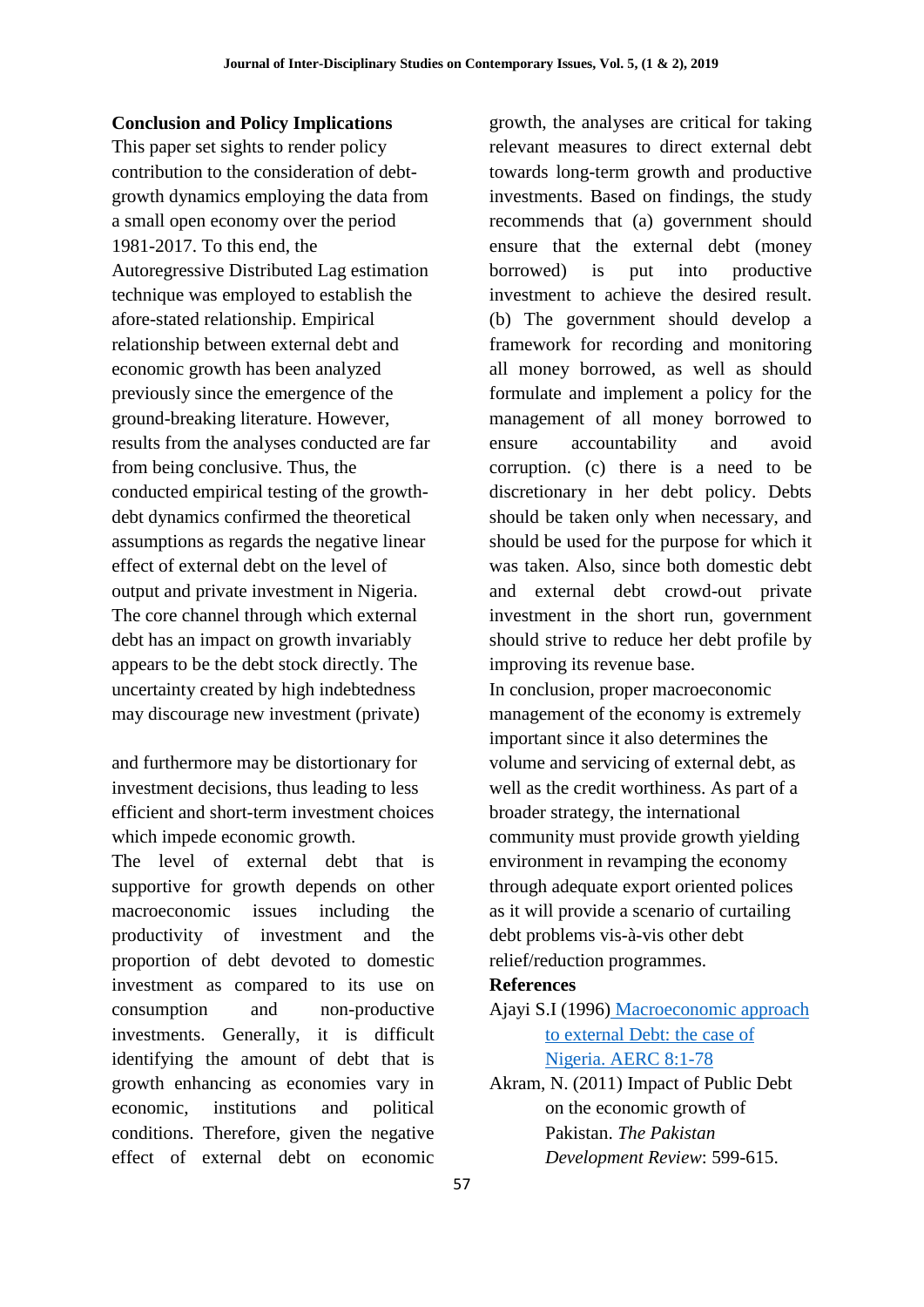- Ali L.B, Mshelia M.O (2007) [Effect of](http://www.ijbssnet.com/journals/Vol_3_No_12_Special_Issue_June_2012/29.pdf)  [external debt on economic growth](http://www.ijbssnet.com/journals/Vol_3_No_12_Special_Issue_June_2012/29.pdf)  [and development of Nigeria.](http://www.ijbssnet.com/journals/Vol_3_No_12_Special_Issue_June_2012/29.pdf)  *[International Journal of Business](http://www.ijbssnet.com/journals/Vol_3_No_12_Special_Issue_June_2012/29.pdf)  [and Social Science](http://www.ijbssnet.com/journals/Vol_3_No_12_Special_Issue_June_2012/29.pdf)* 3: 297-304
- Arnone, M.; Bandiera, L. and Presbitero, A.F. (2005) "External Debt Sustainability: Theory and Empirical Evidence", Catholic University of Milan (Piacenza) *Working Paper*, 33, December
- Claessens, S.; Detragiache, E.; Kanbur, R. and Wickham, P. (1996). "Analytical aspects of the debt problems of heavily indebted poor countries", *World Bank Policy Research Working Paper Series*,1618
- Clements, B.; Bhattacharya, R. and Nguyen, T.Q. (2003) "External Debt, Public Investment, and Growth in Low-Income Countries", *IMF Working Paper*, 03/249
- Cohen, D. (1993) "Low Investment and Large LDC Debt in the 1980s', *American Economic Review*, 83(3), 437-449.
- Debt Management Office (DMO) (2018) [Service reports on debt](http://www.dmo.gov.uk/documentview.aspx?docname=publications/annualreports/dmodmarep2015.pdf&page=Annual_Report)  [management Debt Management](http://www.dmo.gov.uk/documentview.aspx?docname=publications/annualreports/dmodmarep2015.pdf&page=Annual_Report)  **[Office](http://www.dmo.gov.uk/documentview.aspx?docname=publications/annualreports/dmodmarep2015.pdf&page=Annual_Report)**
- Fosu, A.K.F. (1996) "The Impact of External Debt on Economic Growth in Sub-Saharan Africa", *Journal of Economic Development*, 21(1), 93-118.
- Gohar, M., and Butt, F. (2012) The Impact of External Debt Servicing on the growth of Low-Income Countries, Sukkur Institute of Business Administration. In Proceedings of 2nd International Conference on

Business Management (ISBN: 978- 969-9368-06-6).

- Griffin, K. and Enos, J. (1970) "Foreign Assistance: Objectives and Consequences", *Economic Development and Cultural Change*, 18, 313-327.
- Iyoha, M. A. (1996), "External Debt and Economic Growth in Sub‐Saharan African Countries: An Econometric Study", paper presented at AERC workshop in Nairobi, Kenya, March, 1999.
- Johansen, S. and Juselius, K. (1990) Maximum likelihood estimation and inference on cointegration with applications to the demand for money. Oxford Bulletin of Economics and Statistics, 52.
- Kim, E, Yoonhee Ha, and S. Kim (2017). "Public Debt, Corruption and Sustainable Economic Growth." Sustainability, (9) 433-463. DOI:10.3390/su9030433
- Krugman, P (1988) "Financing vs. Forgiving a Debt Overhang", *Journal of Development Economics*, 29, 253-268.
- Mbah, S. A., Agu O. C. and Umunna G. (2016) Impact of External Debt on Economic Growth in Nigeria: An ARDL Bound Testing Approach. *Journal of Economics and Sustainable Development*, 7(10).
- Nwankwo, A. (2015) Nigeria"s Foreign Debt Profile. Thisday live, p. 1.
- Patillo, C.; Poirson, H., and Ricci, L. (2002) "External Debt and Growth", *IMF Working Paper*, No.02/69 (also published as Patillo, C.; Poirson, H., and Ricci, L. (2011) "External Debt and